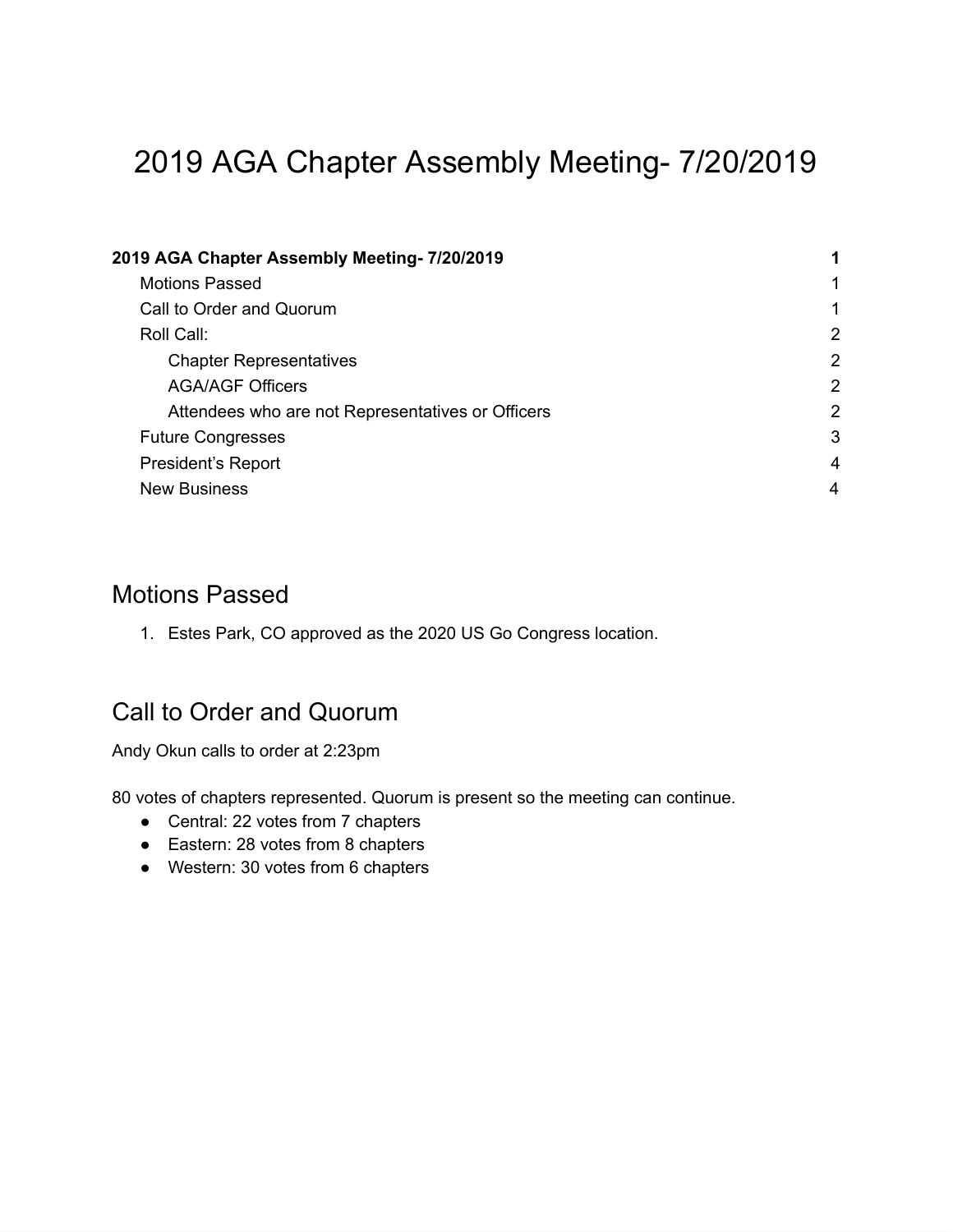## <span id="page-1-0"></span>Roll Call:

<span id="page-1-1"></span>Chapter Representatives Bob Bacon – Triangle Go Club (5) Paul Barchilon – Boulder Kids and Teens Club (3) Terry Benson – Brooklyn Go Club (3) Steve Colburn – Empty Sky Go Club (4) Arnold Eudell – proxy for Baltimore Go Club (3) Devin Fraze – Columbus OH Go Club (4) Jeff Horn – Davis-Sacramento Go Club (3) Bart Jacobs – Austin Go Club (5) Gurujeet Khalsa – National Go Center (4), proxy for XYZ Private Go Club (3), and Greater Washington Go Club (2) Andy Okun – Santa Monica Go Club (4) Brad Rose – Peoria and Normal Go Club (1) Mark Rubenstein – Evanston Go Club (4) Lee Schumacher – GoClub@Google (2) Garrett Smith – NOVA Go Club (4) Ted Terpstra – San Diego Go Club (9) Wric Wainwright – Boulder Go Club (2) Nick Wilmes – representative for Seattle AGA Chapter (11) and Ghosts of Seattle (1) Steve Zilber – Cleveland Go Club (3)

#### <span id="page-1-2"></span>AGA/AGF Officers

Paul Barchilon – AGF Vice President, chapter rep Terry Benson – AGF President, chapter rep Steve Colburn – Eastern Region Board Representative, chapter rep Arnold Eudell – Elections officer, chapter proxy Devin Fraze – Central Region Board Representative-elect, chapter rep Gurujeet Khalsa – Eastern Region Board Representative, chapter rep Chris Kirschner – Western Region Board Representative, VP of Planning Andy Okun – AGA President Lisa Scott – Central Region Board Representative, Chair-elect of the Board, Congress Coordinator, Coordinator for Diversity and Inclusion Samantha Fede – AGA Secretary

<span id="page-1-3"></span>Attendees who are not Representatives or Officers Joseph Cua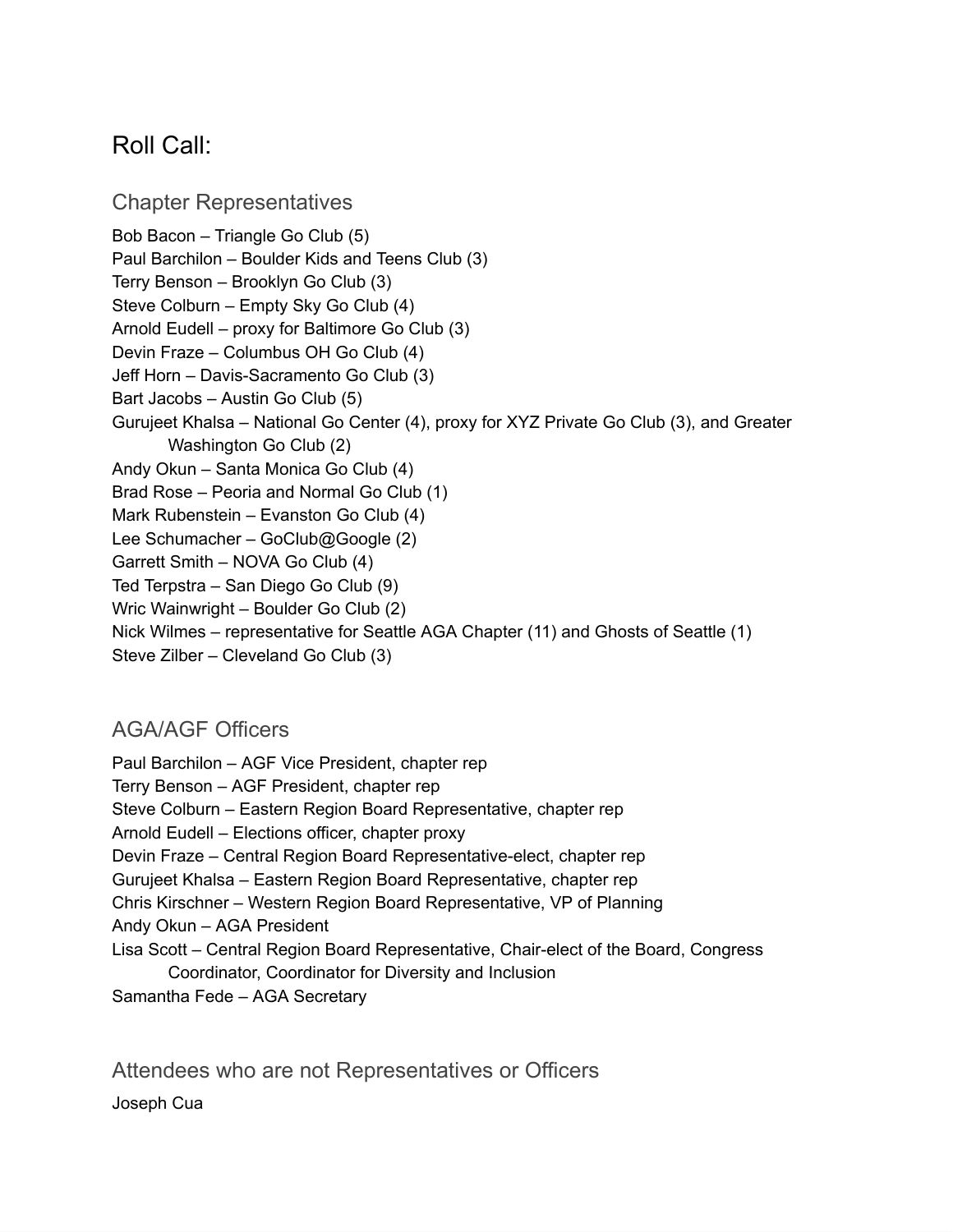Todd Heidenreich Stephen (Xiaochen) Hu Terri Schurter Dennis Wheeler

## <span id="page-2-0"></span>1. Future Congresses

The 2020 Go Congress is planned for Estes Park, Colorado. Paul Barchilon [co-director] gives a presentation about the site, including showing pictures of the site and nearby locations. Highlights include:

● Cooler (at altitude). Stanley hotel (from the Shining) is a major historic place. Beautiful Rocky Mountain town, beautiful outdoor activities. Hotel style rooms and "camp" rooms that sleep up to 6 and have a private bath.

**Terpstra**: How far away are the dorms from eating? [50 yards - 5 min walk]

**Schurter:** Are there single rooms? [Yes, either book a whole bunk room or a hotel-style

room]

**Okun:** How many people can we fit? [180 rooms blocked off]

**Scott:** We might need more rooms, and we can ask, but we will be on the hook for them. **Fraze**: Is there camping? [Hasn't been looked into yet]

**Kirschner:** Will there be a cap on the number of single rooms? Good to keep in mind in case these get filled quickly.

**Scott:** Looking at the contract, we can go over that number. Assuming there's availability.

**Benson:** When do they tend to sell out? **[Scott:** Book early.]

**Khalsa**: I've looked into cabins; basically you aren't going to be able to get a cabin unless you're a YMCA member, because they are very full.

- Player attendance costs run \$1025 (shared room w/ 6 people) to \$2365 (single hotel style). This includes food, registration etc., except dinner.
- Lodging + meals is one package. You can pay out of pocket if you're off site. There's a cafeteria, deli and private restaurant. There are shuttles that run to town. We're planning to have a few special dinners. Lectures are in the lodge areas. There is parking. The venue is at 8000 feet.
- The campus is dry, but they've said the policy is "don't ask don't tell," so you can buy alcohol off-site and keep it in rooms. There is wifi, but the cell service is iffy. There are shuttles from the Denver airport (1.5 - 1.75 hrs). We know transportation is an issue for people, so that's a priority for us. We may charter buses or look at coordinating rides. We're going back to our usual website.

**Rubenstein**: Can we add sort by city/state to the "Who's Coming" list? **Scott:** There's a privacy issue with publishing exact city. **Rubenstein:** Can't people opt in/out? **Scott:** We'll consider it. **Schurter:** When will housing/registration open?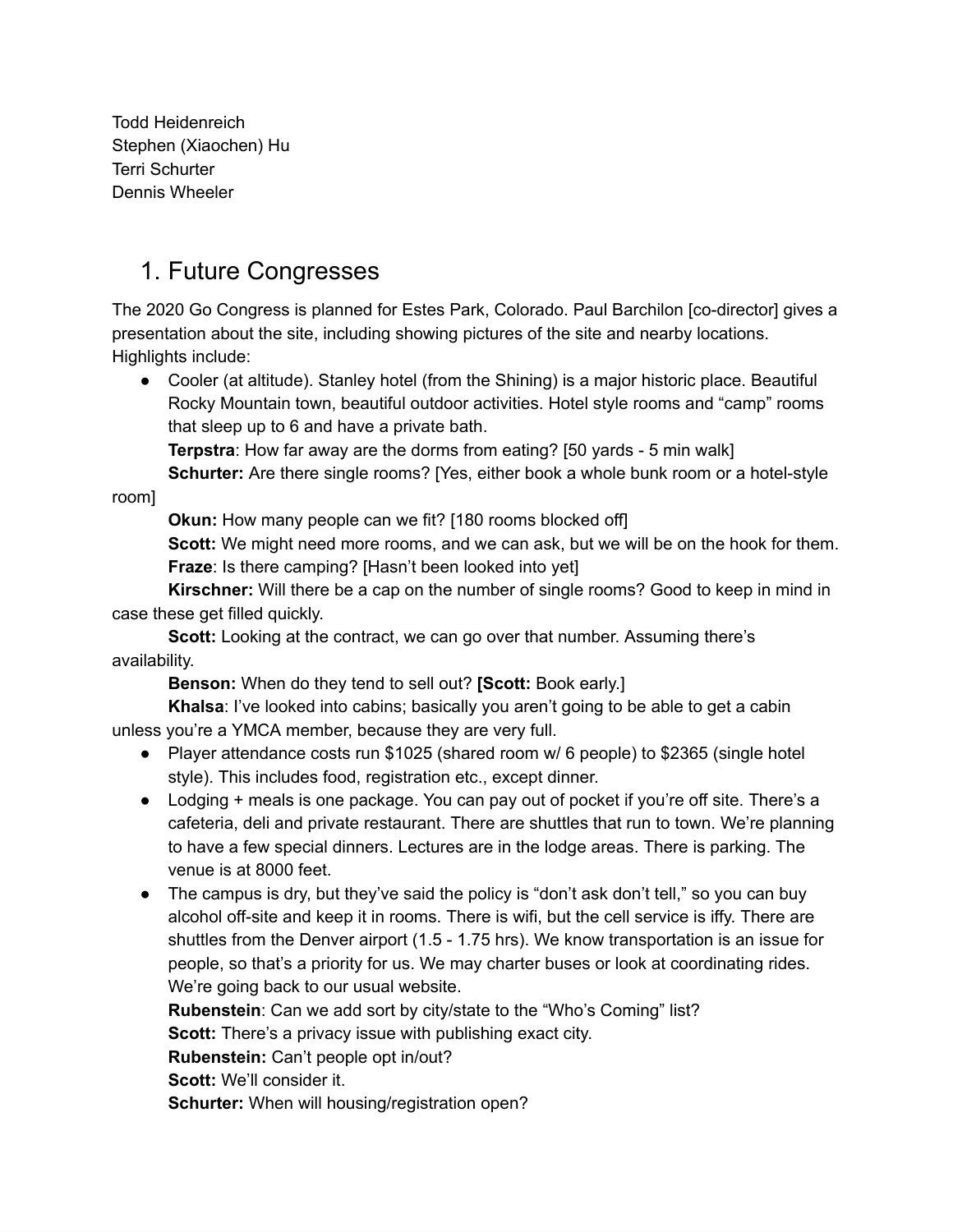**Scott:** It's basically ready now, but we may be able to open housing earlier than general registration. We'll send info via the AGA listserv.

**Smith:** Why aren't we using the congress listsery to contact people?

**Scott:** It doesn't carry over year to year. Only on a per year basis.

**Terpstra:** Do you have to pay for the room in full? [There's a 35% deposit, refundable by around June 1st].

**Benson:** I move that we have the US Congress in Estes Park, CO next year; Devin **Fraze** seconds. Jeff **Horn** abstains, otherwise unanimous approval, except Eric **Wainwright,** Co-Director, who votes no according to tradition.

**Estes Park, CO approved as the 2020 Go Congress location**

# <span id="page-3-0"></span>2. President's Report

Given by AGA President, **Andy Okun**

- Membership is pretty stable, but there has been an increase in youth members. Up to 200,000 people were watching the Twitch broadcast at some point.
- Overview of budget [also discussed during Board Meeting, see [7/19/2019](https://www.usgo.org/boardminutes/aga-board-minutes-2019-07-19) AGA Board [Meeting](https://www.usgo.org/boardminutes/aga-board-minutes-2019-07-19) minutes for details].

**Rubenstein**: We have a lot of video of past Teachers Workshops, but the video is not of good quality. Can we buy cameras for AGA stuff to start a repository?

**Kirschner**: People who use these cameras (recording and presenting) are not trained properly so the quality of our videos has room for improvement. Perhaps we can also spend money to train people.

**Benson:** We need better microphones, for better audio, rather than thinking about cameras.

[cross-talk]

**Okun:** We have people in the organization willing to help.

**Kirschner:** We should pay someone.

**Benson:** Perhaps providing comps at congress.

## <span id="page-3-1"></span>3. New Business

**Rubenstein:** The communication between our membership manager and Paypal is a problem. Ratings for my tournaments have taken a very long time.

**Colburn:** We fixed it as of the beginning of May. There's a backlog, so please be patient with us. We also had a new person take over ratings just recently. We are monitoring this.

**Zilber:** What can we do to make the system more resilient?

**Scott:** Steve did a great job with the migration, we shouldn't have these issues any more.

**Terpstra:** I have a problem with the AGA: they don't confirm receipt of my emails.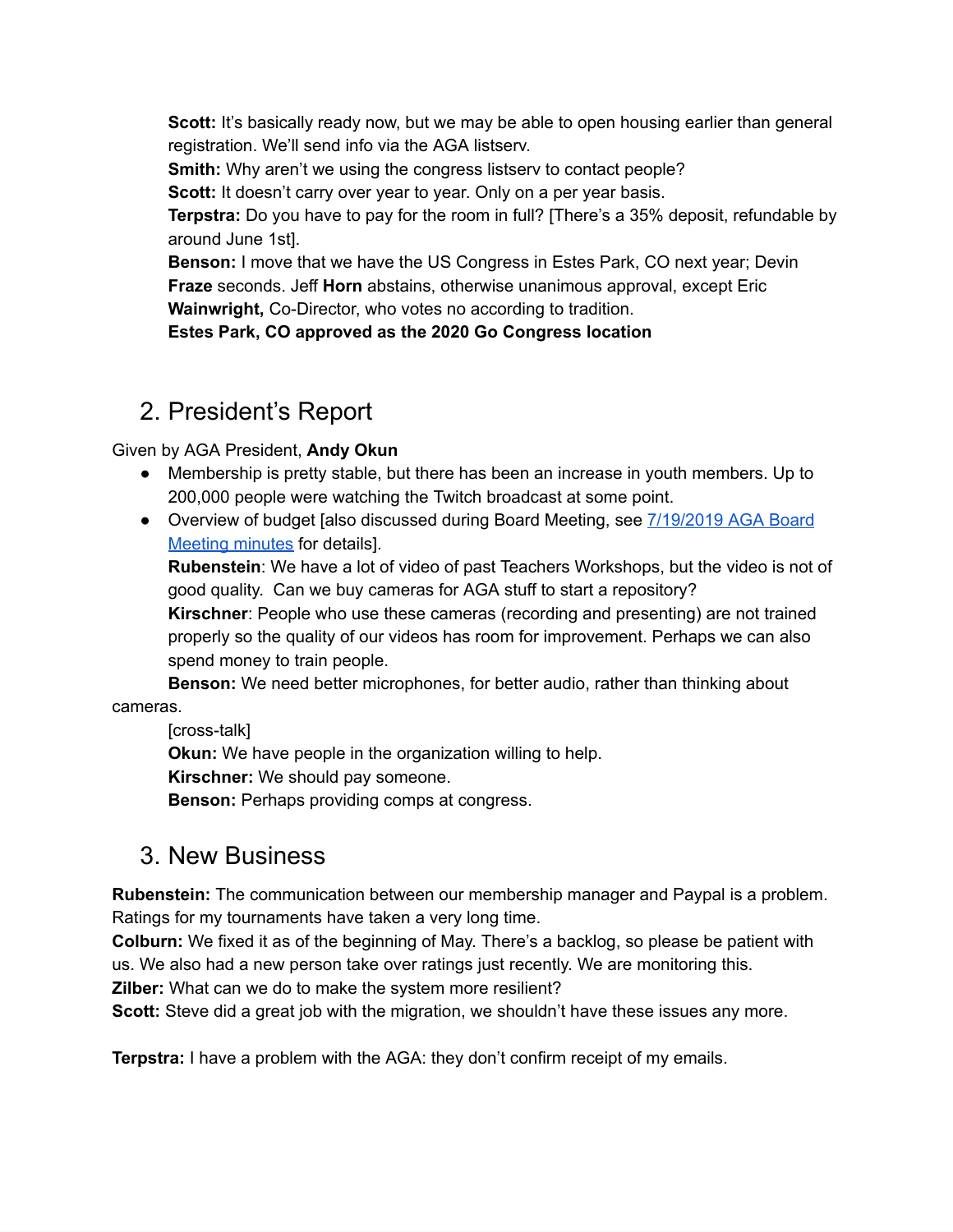**Scott:** Because it is a volunteer's email account, not something like an application or a payment that you are submitting for confirmation, so it is not appropriate to have a confirmation message; various people look at the emails when they can.

**Okun:** You can email again if you haven't heard.

**Smith:** How are day passes supposed to work, because they get 24 hours only. [This is an automation issue]

**Kirschner:** Can't we make 3-day passes?

**Colburn**: Theoretically, but categories of membership needs to be voted on by the assembly next year.

**Okun**: We will **add discussion of restructuring of our membership to next year's Assembly Meeting Agenda.**

**Smith**: What about the name of an event in a new field, to solve this problem? **Colburn**: there's nothing like that now, but that's something to think about.

**Benson** summarized teacher compensation plans [also discussed at Board Meeting, see [7/19/2019](https://www.usgo.org/boardminutes/aga-board-minutes-2019-07-19) AGA Board Meeting minutes for details]

**Rubenstein**: Why didn't we have an app this year?

**Gurujeet**: I don't know. I wasn't consulted about why we decided not to use it this year.

**Scott**: The app was broken, and not at the level of professionalism we would like. We're looking into it.

**Schumacher**: I think the problem was that there wasn't any correspondence between the AGA infrastructure and the congress infrastructure. I emailed the tech person, and never heard back. **Okun**: What do people think about having an app?

[Everyone is in favor of the app, but expressed a desire to have physical options, more options, better social media integration.]

**Terpstra:** Can I ask attendees to self-report gender on the TD lists so that I can better TD these pair go tournaments?

[?]: Does indicating "other" disqualify someone from playing pair go? **Okun**: Technically, but…

**Heindrich:** I run pair go at Go Congress, and if it's not a qualifier for the Japan trip [where there are strict qualifier rules over which we have no control], I don't enforce the male-female gender pair rules for pair go.

**Okun:** I'd like to increase 2-day marquee tournaments (i.e., MD open, NJ open [which is no longer run], Cotsen).

**Smith**: How about expanding chapter rewards for hosting tournaments (and other organizational activities)? [**Okun**: in favor]

**Terpstra:** Can we have "last updated" added to the website? **Colburn**: No, because there are some issues. The date of terms could be posted.